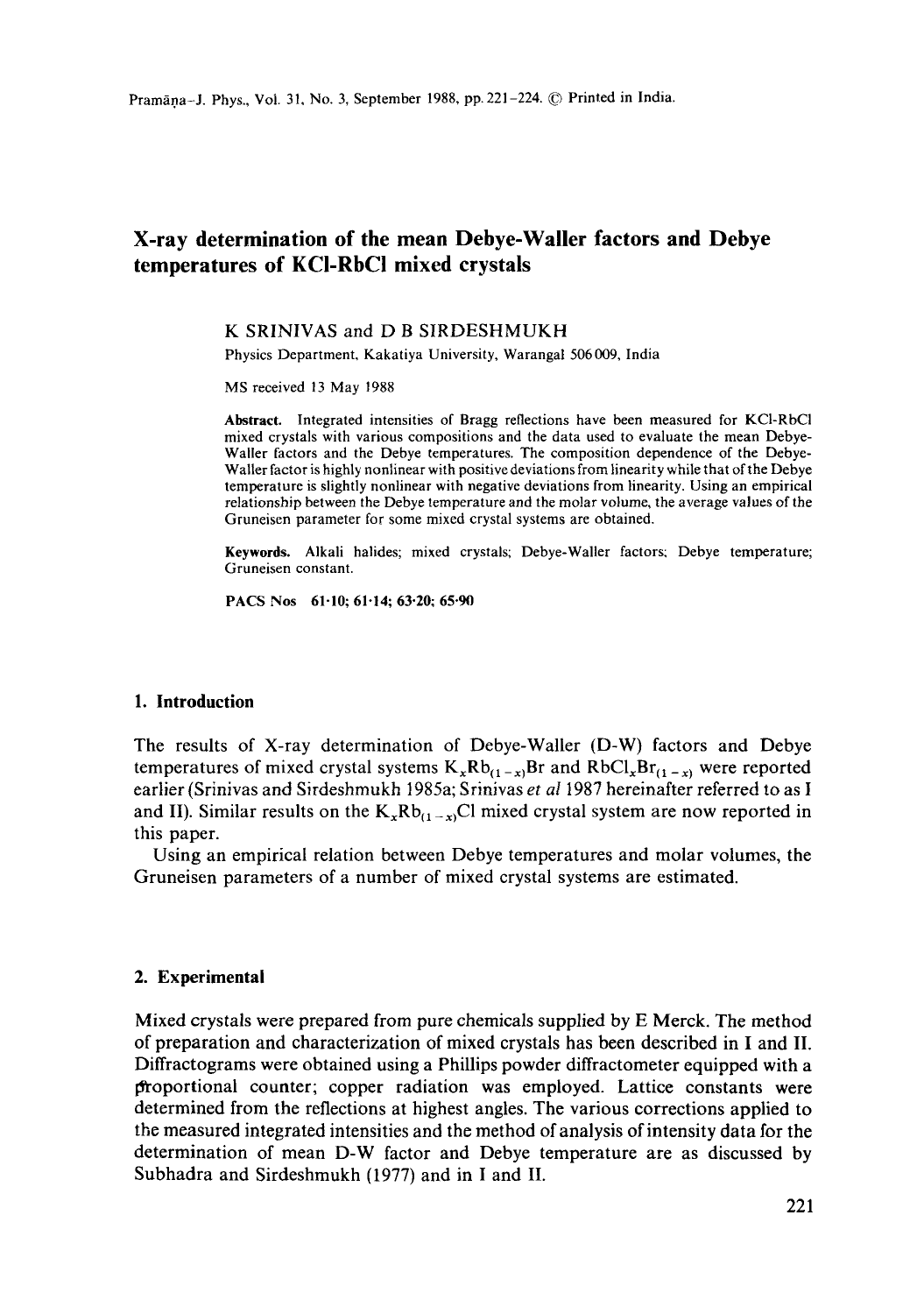# **3. Results and discussion**

# 3.1 *Composition dependence of parameters*

The experimentally determined values of the mean D-W factor  $(B_{\text{exp}})$  for the  $K_{x}Rb_{(1-x)}C1$  system are given in table 1. The values obtained for the end members KCl and RbC1 are consistent with literature values (Patomaki and Linkoaho 1969; Jarvinen and Inkinen 1967).

The composition dependence of the D-W factor (figure 1) is highly nonlinear with positive deviations from linearity with a maximum around the equimolar composition. This is similar to what has been observed in the related mixed crystal systems (I, II). The Debye temperatures  $(\theta_M)$  calculated from the D-W factors are given in table 1 and shown in figure 1. The Debye temperatures of the mixed crystals have been calculated after correcting the experimental values of the D-W factor for the static displacement (Dernier *et al* 1976, I, II). The composition dependence of the Debye temperature is slightly nonlinear with negative deviations from linearity.

# 3.2 *Debye temperatures and Gruneisen parameters of mixed crystals*

The Gruneisen parameter is an important solid state parameter as it is directly related to the anharmonicity of atomic vibration in crystals. In a recent review, Sirdeshmukh and Srinivas (1986) pointed out that data on thermal expansion of crystals are too sparse and as a consequence no information is available regarding the Gruneisen parameters of mixed crystals. Bansigir (1968) pointed out empirically that the plot of log  $\theta$  vs log V (V being the molar volume) for a family of related crystals is linear and its slope equals the average Gruneisen parameter for the family of crystals. Subramaniam (1980) employed this method to estimate the Gruneisen parameter for the  $KCl_xBr_{(1-x)}$ system using data on Debye temperatures calculated from the elastic constants. We have employed the same method to estimate the Gruneisen parameter of the  $K_xRb_{(1-x)}Cl$  system and also for a few other mixed crystal systems for which Debyetemperatures have been measured in this laboratory by the X-ray method (I, II Srinivas 1981; Srinivas and Sirdeshmukh 1985b). The log  $\theta$ -log V plots are shown in figure 2 and the values of the Gruneisen parameters for the mixed crystal systems are given in table 2 along with values for the pure crystals obtained from thermal expansion data.

Table I. Values of the Debye-Waller factors  $(B_{exp})$  and Debye temperatures  $(\theta_M)$  for the  $K_xRb_{(1-x)}Cl$  system.

| x     | $B_{\text{exp}}$ (nm <sup>2</sup> ) | $\theta_{\mathcal{M}}(K)$ |  |
|-------|-------------------------------------|---------------------------|--|
| o     | $0.0211 + 0.0006$                   | $1650 + 3$                |  |
| 0.26  | $0.0220 + 0.0008$                   | $174.6 + 3$               |  |
| 0.43  | $0.0230 + 0.0006$                   | $178.2 + 3$               |  |
| 0.52  | $0.0229 + 0.0009$                   | $182.4 + 4$               |  |
| 0.66  | $0.0216 \pm 0.0007$                 | $194.5 + 3$               |  |
| 0.87  | $0.0207 + 0.0007$                   | $207.6 + 3$               |  |
| $1-0$ | $0.0198 + 0.0008$                   | $217.8 + 3$               |  |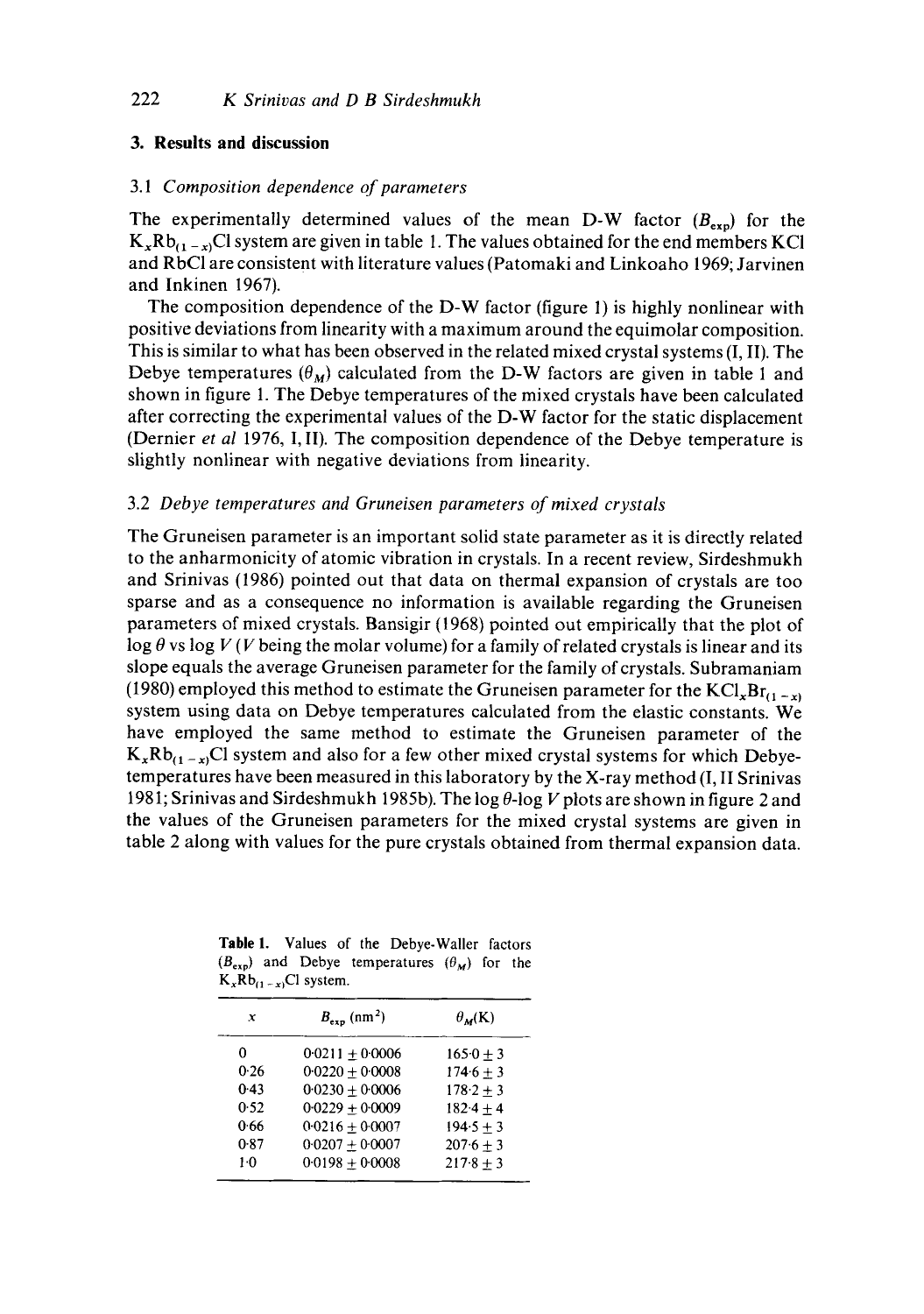

**Figure 1.** Plot of  $B_{\text{exp}}$  and  $\theta_M$  against the composition x for the  $K_x R b_{(1-x)} C1$  system.



Figure 2. Plot of  $log \theta$  against  $log V$  for (a) KCL-KBr, (b) KCl-RbCl, (c) RbCl-RbBr, (d) RBr-RbBr and (e) AgCI-AgBr systems.